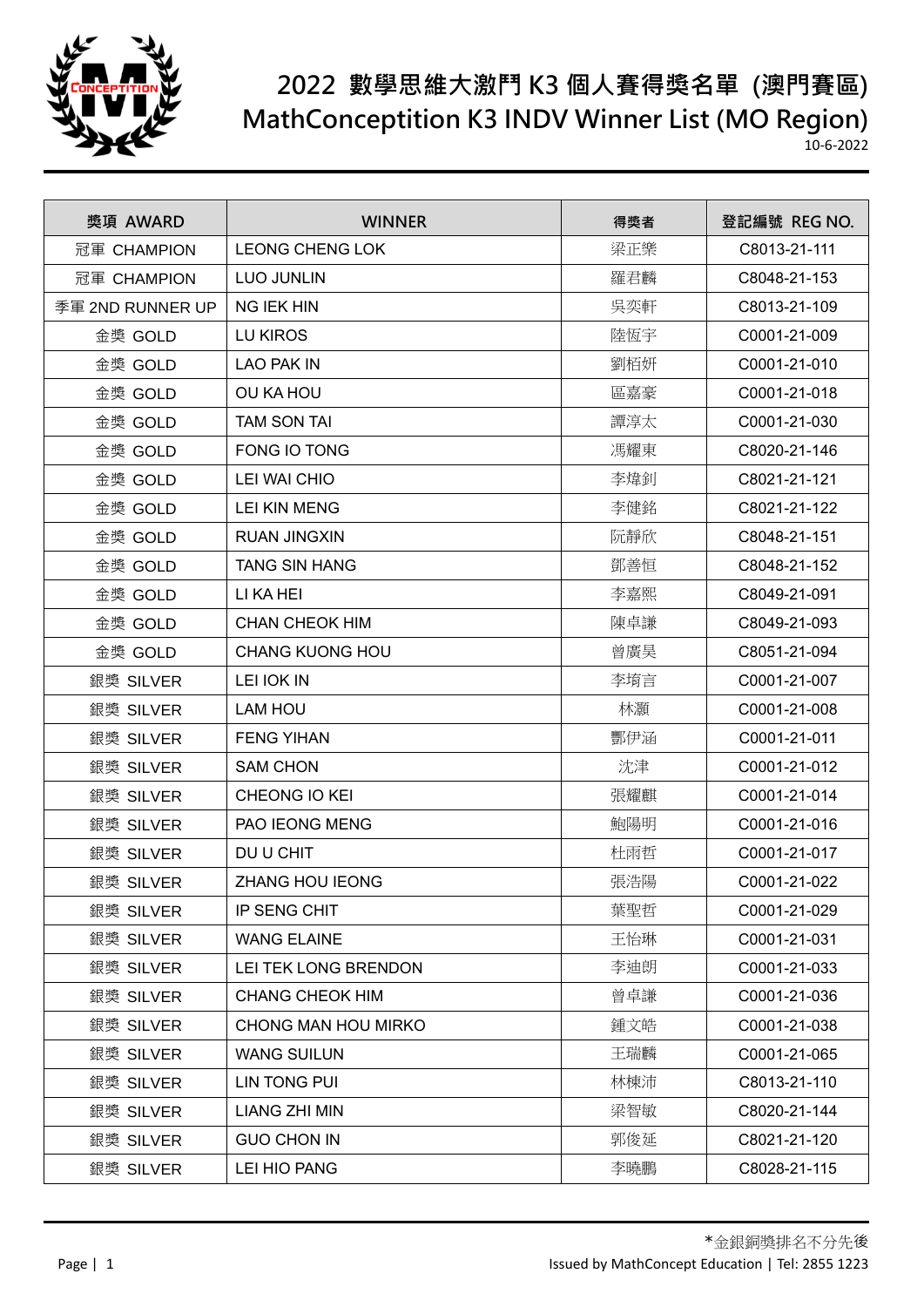

## **2022 數學思維大激鬥 K3 個人賽得獎名單 (澳門賽區) MathConceptition K3 INDV Winner List (MO Region)**

10-6-2022

| 獎項 AWARD  | <b>WINNER</b>                | 得獎者  | 登記編號 REG NO. |
|-----------|------------------------------|------|--------------|
| 銀獎 SILVER | LU CHONG U                   | 盧莊儒  | C8043-21-133 |
| 銀獎 SILVER | <b>LEI IENG HIN</b>          | 李盈軒  | C8049-21-092 |
| 銀獎 SILVER | <b>WU CHON TOU</b>           | 胡駿韜  | C8051-21-095 |
| 銀獎 SILVER | <b>GONG TIT PAN</b>          | 龔鐵濱  | C8051-21-096 |
| 銅獎 BRONZE | YU CHI NGAI                  | 于子毅  | C0001-21-006 |
| 銅獎 BRONZE | <b>HONG CHI IAN</b>          | 洪紫茵  | C0001-21-013 |
| 銅獎 BRONZE | <b>LAM HOI CHENG</b>         | 林愷晴  | C0001-21-019 |
| 銅獎 BRONZE | <b>SHI KAI YI</b>            | 施佳宜  | C0001-21-020 |
| 銅獎 BRONZE | <b>MA HANG LAM TAVIS</b>     | 馬幸臨  | C0001-21-021 |
| 銅獎 BRONZE | <b>ZHANG ZIYANG</b>          | 張紫暘  | C0001-21-023 |
| 銅獎 BRONZE | <b>CHAN CHI KIO</b>          | 陳子翹  | C0001-21-025 |
| 銅獎 BRONZE | <b>LAM DOS REMEDIOS HUGO</b> | 李卓翹  | C0001-21-032 |
| 銅獎 BRONZE | LI ELODIE YUE                | 李悅   | C0001-21-034 |
| 銅獎 BRONZE | ZHAO ZE TONG                 | 趙澤同  | C0001-21-037 |
| 銅獎 BRONZE | <b>LEI WANG POK</b>          | 李弘博  | C0001-21-041 |
| 銅獎 BRONZE | SI TOU TAT SENG              | 司徒達誠 | C0001-21-047 |
| 銅獎 BRONZE | KOU CHAN WAI                 | 高振偉  | C0001-21-048 |
| 銅獎 BRONZE | LI WENG HOU                  | 李永浩  | C0001-21-055 |
| 銅獎 BRONZE | <b>LAM WENG TONG</b>         | 林穎彤  | C0001-21-057 |
| 銅獎 BRONZE | <b>SIO MAN TEK</b>           | 蕭文迪  | C0001-21-060 |
| 銅獎 BRONZE | <b>CHEONG HIN POK</b>        | 張軒博  | C0001-21-061 |
| 銅獎 BRONZE | <b>HUANG KAM LAM</b>         | 黃錦霖  | C0001-21-063 |
| 銅獎 BRONZE | AO KENGCHIO                  | 區景昭  | C0001-21-064 |
| 銅獎 BRONZE | CHIO SAM UT                  | 趙沁悅  | C0001-21-066 |
| 銅獎 BRONZE | <b>DENG CHI HEI</b>          | 鄧芷浠  | C8005-21-090 |
| 銅獎 BRONZE | WONG IN HEI                  | 黃諺晞  | C8018-21-136 |
| 銅獎 BRONZE | TANG U HONG                  | 鄧宇航  | C8018-21-137 |
| 銅獎 BRONZE | HO PAN                       | 何彬   | C8023-21-078 |
| 銅獎 BRONZE | <b>CHON KUAN IN</b>          | 鍾君彥  | C8024-21-097 |
| 銅獎 BRONZE | LEI WENG CHEOK               | 李永焯  | C8024-21-099 |
| 銅獎 BRONZE | <b>XU CHI KEI</b>            | 徐芷琪  | C8025-21-130 |
| 銅獎 BRONZE | KUOK HOU KIO                 | 郭淏翹  | C8025-21-131 |
| 銅獎 BRONZE | <b>LIN IAN SEK</b>           | 林昕晰  | C8027-21-112 |